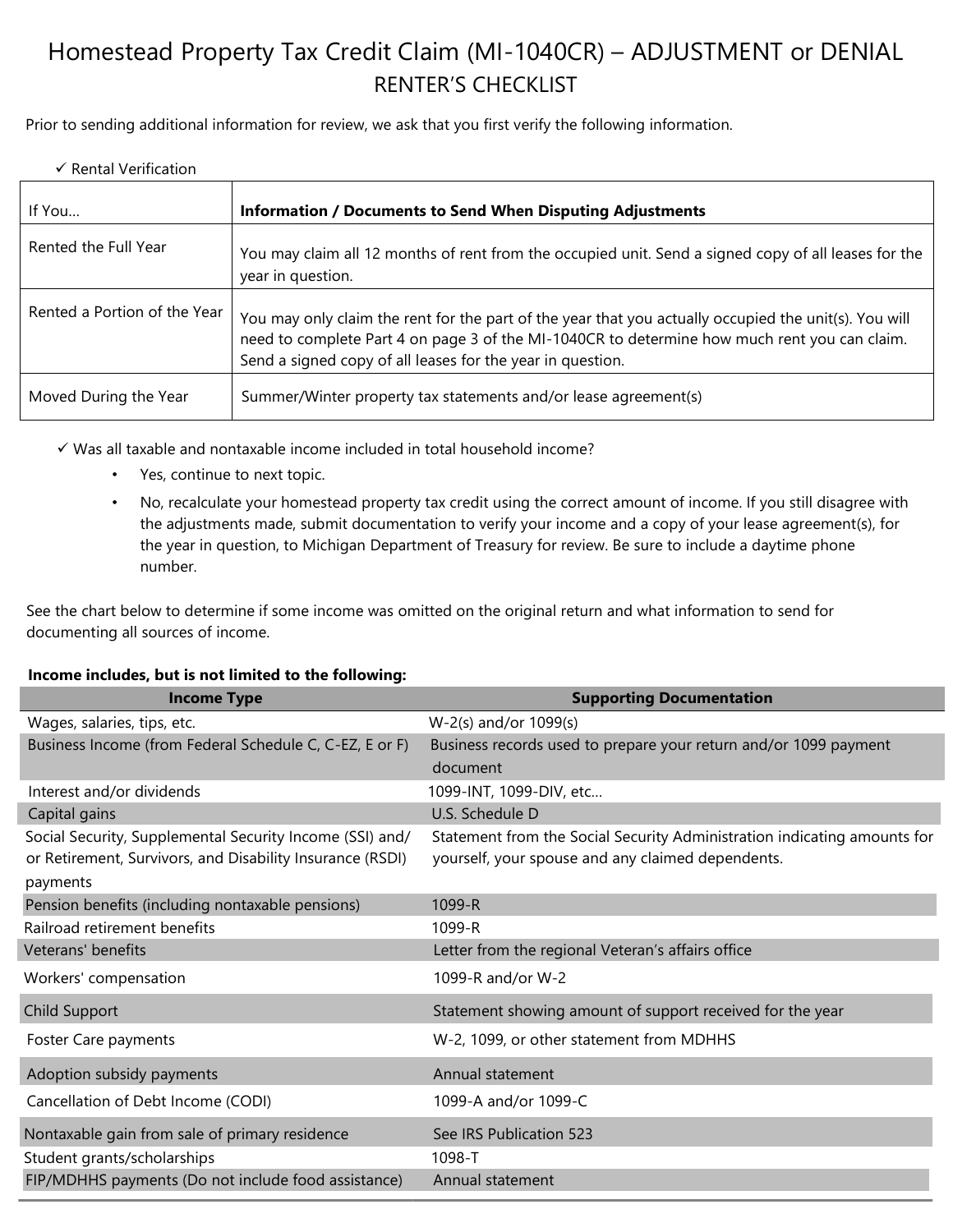| <b>Income Type</b>                                                        | <b>Supporting Documentation</b>                                                                                                                                                          |
|---------------------------------------------------------------------------|------------------------------------------------------------------------------------------------------------------------------------------------------------------------------------------|
| Rent/Bills paid on your behalf                                            | Statement from each person who gave assistance; include the total<br>dollar amount given for the year, name, signature, date & contact<br>information                                    |
| Gifts of cash over \$300                                                  | Statement from each person who gave assistance; include the total<br>dollar amount given for the year, name, signature, date & contact<br>information                                    |
| Personal Loans - Including loans from relatives and/or<br>friends*        | Signed statement showing the original amount of the loan and the<br>terms of repayment.                                                                                                  |
| Inheritance or proceeds of life insurance policy from                     | Statement showing amount received for the year decedent other<br>than spouse                                                                                                             |
| Inheritance or proceeds of life insurance policy from<br>deceased spouse* | Statement showing amount received for the year                                                                                                                                           |
| Food Assistance*                                                          | Statement showing amount of assistance received for the year                                                                                                                             |
| Credit cards and/or savings account*                                      | Statements from financial institution(s) indicating dates and amounts<br>of disbursements received for the year. Statements should be from the<br>beginning, middle and end of the year. |
| Student Loans*                                                            | 1098-T and a statement from financial institution/lender indicating<br>dates and amounts of disbursements.                                                                               |

See **Income and Deductible Items** [fo](http://www.michigan.gov/documents/CC-41011_92366_7.pdf)r a complete list of income items.

- ✓ Was the correct amount of annual rent reported?
	- Yes, continue to next topic.
	- No, recalculate your homestead property tax credit using the correct amount of annual rent. If you still disagree with the adjustments made, submit a copy of your lease agreement(s), for the year in question, to Michigan Department of Treasury for review. Be sure to include a daytime phone number.
- Did you receive Family Independence Program /Michigan Department of Health and Human Services (FIP/MDHHS) benefits?
	- Yes, verify your calculations are correct. If 100% of your income is received from the MDHHS, you do not qualify for a homestead property tax credit. If you received FIP/MDHHS benefits you must prorate your credit based on this

income to to[tal](http://www.michigan.gov/taxes/0,4676,7-238-43513-235899--,00.html) [household resources.](http://www.michigan.gov/taxes/0,4676,7-238-43513-235899--,00.html) [Use](http://www.michigan.gov/taxes/0,4676,7-238-43513-235899--,00.html) [Worksheet](https://www.michigan.gov/documents/taxes/Book_MI-1040_instructions_only_712104_7.pdf#page=34) [4](https://www.michigan.gov/documents/taxes/Book_MI-1040_instructions_only_712104_7.pdf#page=34) [fo](http://www.michigan.gov/documents/taxes/MI_1040_Instruction_Book_Instructions_Only_609092_7.pdf#page=32)r FIP/MDHHS Benefits in the MI-1040 instruction book. If you still disagree with the adjustments made, submit a copy of your lease agreement(s), for the year in question, and documentation to verify your income to Michigan Department of Treasury for review. Be sure to include a daytime phone number.

- No, continue to next topic
- Do you live in Service Fee Housing?

Service Fee Housing is a program where there is an agreement between a municipality and a rental property owner (private or public) to pay a service fee instead of property taxes. You can find out if a property is subject to Service Fee Housing by contacting the city/township/county office. Often, the Service Fee Housing is low income or senior citizen housing that can include apartment occupancy or the rental of a single family home.

- Yes, complete Part 5 on page 3 of the MI-1040CR and recalculate the credit using the correct percentage of rent. Note: No matter how much rent was paid, the Income Tax Act provides that a renter living in Service Fee housing must calculate the homestead property tax credit using only 10% of rent paid.
- No, and your adjustment letter indicates that this is the reason for the adjustment to your homestead property tax credit. Submit a copy of your lease agreements(s) and proof from the local assessor that property taxes (not Service Fees) are paid for the year in question to Michigan Department of Treasury for review. The statement must be on the local assessor's letterhead and be signed by the local assessor.